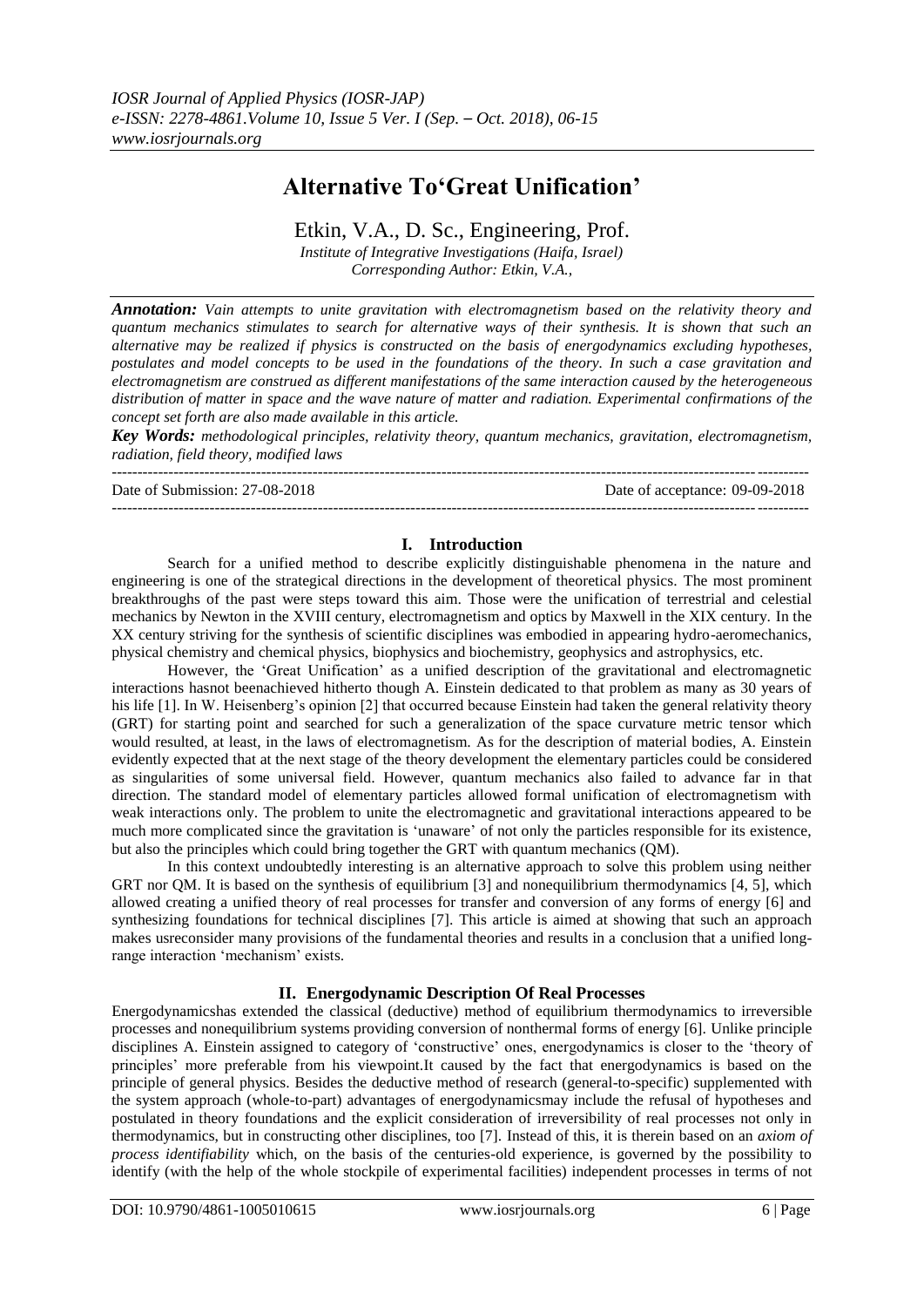only their reasons, but specific state changes not reducible to others, they cause. This axiom allows proving the theorem defining *thenecessary and sufficient* number of arguments for intrinsic (internal) energy of an isolated system *U* as the most general function of its state.According to this theorem the *number of the independent arguments defining the energy of some system is equal to the number of the independent processes running therein*. In other words, for any independent process there exists and can be found the single independent state coordinate as a parameter whose change is *the necessary and sufficient*characteristic of this process to be run. In particular, as known, to describe the state of an equilibrium thermodynamic system that participates in the processes of heat and mass exchange with the external medium, diffusion, bulk expansion and electrostatic charging,it is necessary to know suchΘ*i*parameters as entropy *S*, mass *M*, number of moles of the *k*th matter *N<sup>k</sup>* , volume *V* and electric charge Θ*<sup>е</sup>* .However, to describe the internally nonequilibrium (heterogeneous) systems with internal processes of the *redistribution* of the above parameters over the volume of the system, it is necessary, according to this theorem, to introduce the same number of the missing parameters of their spatial heterogeneity<sup>1)</sup>. To find these parameters, let us pay attention to the position of the radius vector  $\mathbf{R}_i$  for center of some extensive value Θ*<sup>i</sup>* (Fig. 1).As follows from the figure, distribution Θ*<sup>i</sup>* being deviated from the uniform one with the density  $\bar{\rho}_i(t)$ , some amount  $\Theta_i$ <sup>\*</sup>of this value is transferred from one part of the system to other in the arrowed-line direction. Such a 'redistribution' of the *i*th energy form carrierΘ<sub>i</sub> is accompanied by shifting the center of its value  $\Theta_i$  (*i* = 1,2,...,*n*) from the initial position  $\mathbf{R}_{i0}$  to the current one  $\mathbf{R}_{i}$ . This position is defined by the known way:



Fig.1. Forming moment of distribution

## $\mathbf{R}_i = \Theta_i^{-1} \int \rho_i \mathbf{r} dV; \mathbf{R}_{io} = \Theta_i^{-1} \int \overline{\rho} \mathbf{r} dV(1)$

––––––––––––––––––––––––

where  $\rho_i = \partial \Theta_i / \partial V$  is the density of the  $\Theta_i$ value in the field point **r**at the moment of time *t*,  $\overline{\rho} = \Theta_i / V$  is its average.

From (1) it directly follows that the system being withdrawing from the homogeneous (internally equilibrium) state, some 'moment of distribution'  $\mathbf{Z}_i$  for the parameter  $\Theta_i$  appears [6, 7]:  $Z_i = \Theta_i (R_i - R_i)$ .(2)

<sup>1)</sup> Contrary to the hypothesis of local equilibrium considering it is possible to describe the elements of nonequilibrium continuum by the same number of variables as at equilibrium [6]

The arm  $(\mathbf{R}_i - \mathbf{R}_{i_0})$  of this moment at  $\mathbf{R}_{i_0} = 0$  defines  $\mathbf{R}_i$  as the 'displacement vector' of the  $\Theta_i$ value center from its equilibrium position. Thus, the moment **Z***<sup>i</sup>* becomes an extensive parameter of the system spatial heterogeneity characterizing the deviation of the system in whole from its internally equilibrium state. The number of such 'parameters of nonequilibrium'  $\mathbb{Z}_i$  is in general equal to the number of the equilibrium coordinates Θ*<sup>i</sup>* and, therefore, finite. This allows extending the thermodynamic method for describing the state of systems as a whole to nonequilibrium (including continual) media up to isolated systems. In this case the necessity is eliminated to break down these systems into infinite number of conventionally equilibrium elements of volume all the known continual theories resort to.

Thus, the internal (intrinsic) energy of a heterogeneous system  $U = \Sigma_i U(\Theta_i, \mathbf{R}_i)$ , i.e. is generally a function of the double number of the state coordinates  $i = 1, 2, \ldots, n$ , where *n* is the number of independent forms for system 'partial' energy  $U_i(\Theta_i, \mathbf{R}_i)$ . In such a case the total differential of the system energy *U* may be represented in the form of an identity [6,8] as:

$$
^{\infty}dU \equiv \sum_{i} \Psi_{i} d\Theta_{i} - \sum_{i} \mathbf{F}_{i} d\mathbf{R}_{i}, \quad (i = 1, 2, \dots, n)
$$
 (3)

where  $\Psi_i \equiv (\partial U/\partial \Theta_i)$  is the system volume averaged values of the absolute temperature *T*, pressure *p*, electrical φ, gravitational ψ<sup>g</sup> and chemical potential of the *k*th matter;μ*<sup>k</sup>* areCartesian components of their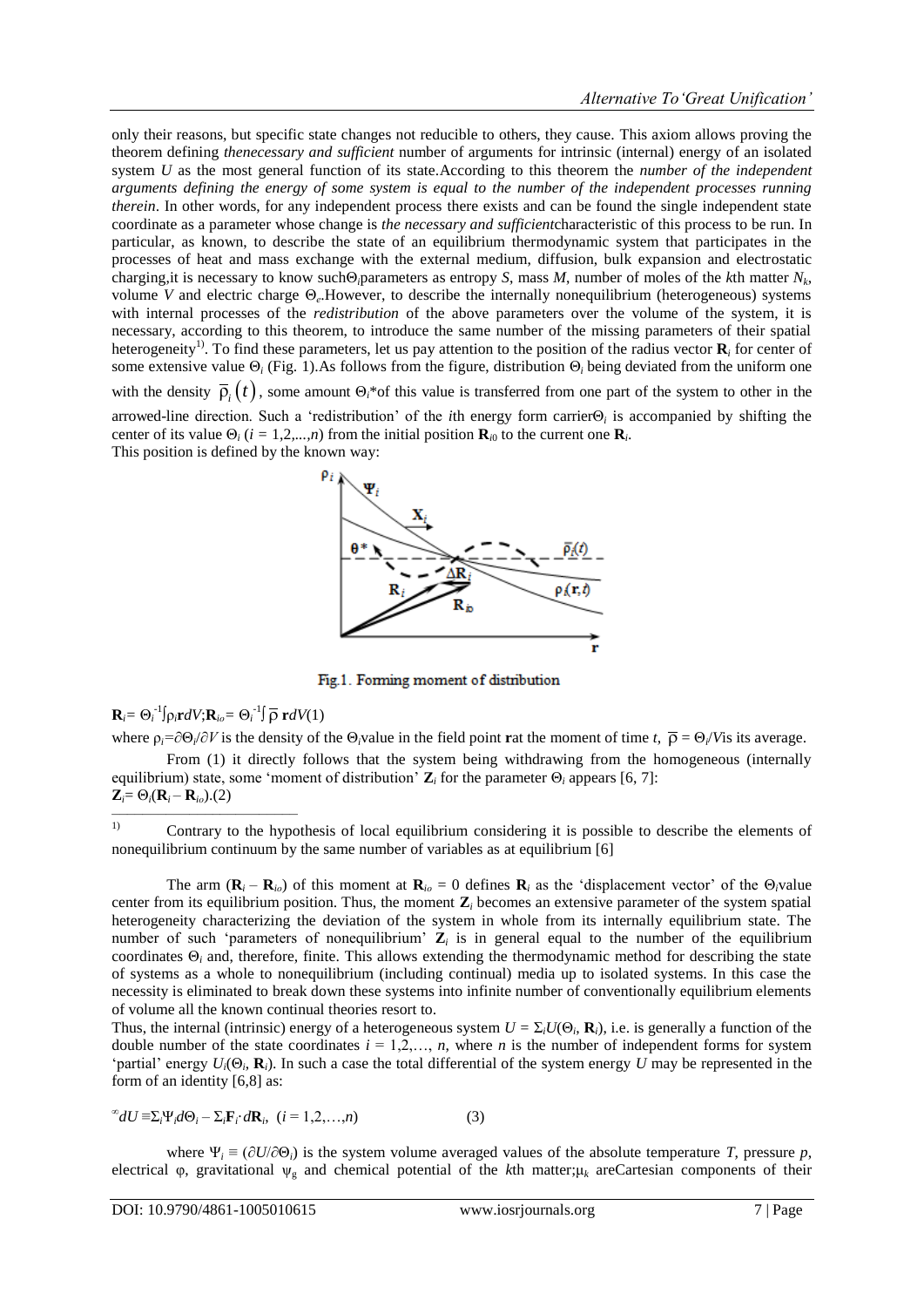relative translational and rotational speed  $w_k$ and $\omega_k$ , respectively;  $\mathbf{F}_i \equiv -(\partial U/\partial \mathbf{R}_i)$  are relaxation forces as construed from general physics.

Identity (3) generalizes the main equation of the first and second laws of classical [3] and locally equilibrium thermodynamics of polyvariant systems [5] represented by its first sum to nonequilibrium systems doing 'anti-equilibrium' work (its second sum). This allows energodynamics to give a unified description of any real processes starting from microcosmic objects and up to the Universe in whole.

In isolated systems wherein  $dU = 0$  the forces  $\mathbf{F}_i$  may be found as partial derivative of the so-called 'partial' energy  $U_i$  with respect to corresponding displacement vector  $\mathbf{R}_i$ . Since in definition of the force  $\mathbf{F}_i$  all other variables  $\Theta_i$  and  $\mathbf{R}_j$  ( $j \neq i$ ) remain unchanged,  $dU = dU_i$  and  $d\mathbf{R}_i = d\mathbf{r}$ , so that the force  $\mathbf{F}_i$  takes the unified meaning as a gradient of the corresponding form for system energy (with reverse sign)<sup>1)</sup>:

$$
\mathbf{F}_i \equiv -(\partial U/\partial \mathbf{R}_i) = -(\partial U_i/\partial \mathbf{r}).\tag{4}
$$

<sup>1)</sup> Sign  $\cdot$  <sup>2</sup> is dictated by the rule of signs as adopted in mechanics and thermodynamics: work is positive if done by system (due to its energy)

Since any component  $U_i$  of the system internal energy  $U$  may be represented as product of the extensive Θ*<sup>i</sup>* and intensive ψ*<sup>i</sup>* parameters *Ui* =ψ*i*Θ*<sup>i</sup>* [8], then at Θ*i=const* it can be written instead of (4):  $\mathbf{F}_i = -(\partial U_i/\partial \mathbf{r}) = -\Theta_i \nabla \psi_i = \mathbf{X}_i \Theta_i$  $\qquad \qquad (5)$ 

Thus, energodynamics allows unifying the notion of force assigning to forces of different nature  $\mathbf{F}_i$  the unique meaning of the corresponding energy form gradient and to their specific values (‗energodynamic forces')  $X_i = F_i/\Theta_i$  – the unified meaning of the corresponding potential gradient (with reverse sign). Thereby, forces of different nature acquire a *unified meaning*, *unified dimensions and unified determination method*. Thus, energodynamics opens the door for replacing the vain search of a unified field theory by a more realistic task of developing a unified method of finding explicitly distinguishable forces [9].

It also follows therefrom that, contrary to the wide-spread belief, any force fields (including gravitational, electrical and magnetic ones) *are caused by not masses*, *charges or currents as themselves, but by their non-uniform distribution in space*. This excludes the possibility to interpret field as some substance able, like the Maxwell's electromagnetic field, ‗*to break away from sources*' and ‗*to transfer energy in space*' [10].

It is characteristic that the above consequences have been obtained without resort to whatever hypotheses, postulates and model concepts regarding the subject of research.This is what allows assigning energodynamics to the theory-of-principles category. It is even more justified because further application of energodynamics to particular systems would not require knowing the 'mechanism' of system processes and structural details. It will be enough to know only the equations of their state and motion. To experimentally find these equations, it is possible to use hypotheses, postulates and model concepts since their validity is subject to experimental control irrespective of the theory abovementioned. Thanks to such a distinct separation of the theory and its applications, its consequences gain the status of indisputable truth.

#### **III. Energodynamic Description Of Gravitation**

Let us apply energodynamics to that part of the intergalactic medium that is free of baryonic (visible, structured) matter. That part of matter, wherefrom all forms of the matter in the Universe have been formed, was earlier called 'ether' and now – 'physical vacuum', 'dark mass', 'nonbaryonic matter', etc. In order to avoid the identification with any of the above, we will call it "cosmic vacuum'. The share of this invisible (unobservable) part of the Universe matter is, according to the up-to-date data, at least 95% of the whole Universe mass [11,12]. Therefore, it should be considered as that 'prime matter', wherefrom in the course of the evolution all forms of the Universe visible matter and all celestial bodies have been formed. This matter,as proved,does not participate in the electromagnetic interaction and possesses only the gravitational form of energy  $U_g$ . The density  $\rho(\mathbf{r},t)$ =  $dM/dV$  of this matter is distributed in extremely non-uniform manner in space and varies from max  $10^{-29}$  gcm<sup>-3</sup> up to the value enough to start its ‗condensation' into conventional (baryonic) matter (whose density reaches in the white dwarfs a value of at least  $\sim 10^{18}$  g cm<sup>-3</sup>.

Some additional information of this medium may be obtained from energodynamics [13]. According to identity (3) the gravitational potential of the cosmic vacuum

 $\Psi_{g} = (\partial U_{g}/\partial M),$  (4)

which, according to the principle of mass  $M$  and energy  $U_g$  equivalence, is equal to squared velocity of light in vacuum  $c^2$ , J/kg.Comparing this value with the Newtonian gravitational potential on the Sun surface wherein it is maximum and equal to  $\psi_c = 1.906 \cdot 10^{11}$  J/kg we can find that it is the ~ 0.512⋅10<sup>-7</sup>th part of the cosmic vacuum potential. Thus, the intergalactic medium features the so-called ‗strong gravitation' not conceding(considering density and nucleus radius) the so-called ‗strong' interaction. [14].It makes the gravitational energy to be a basis for the Universe energy resource and drastically changes the concept of the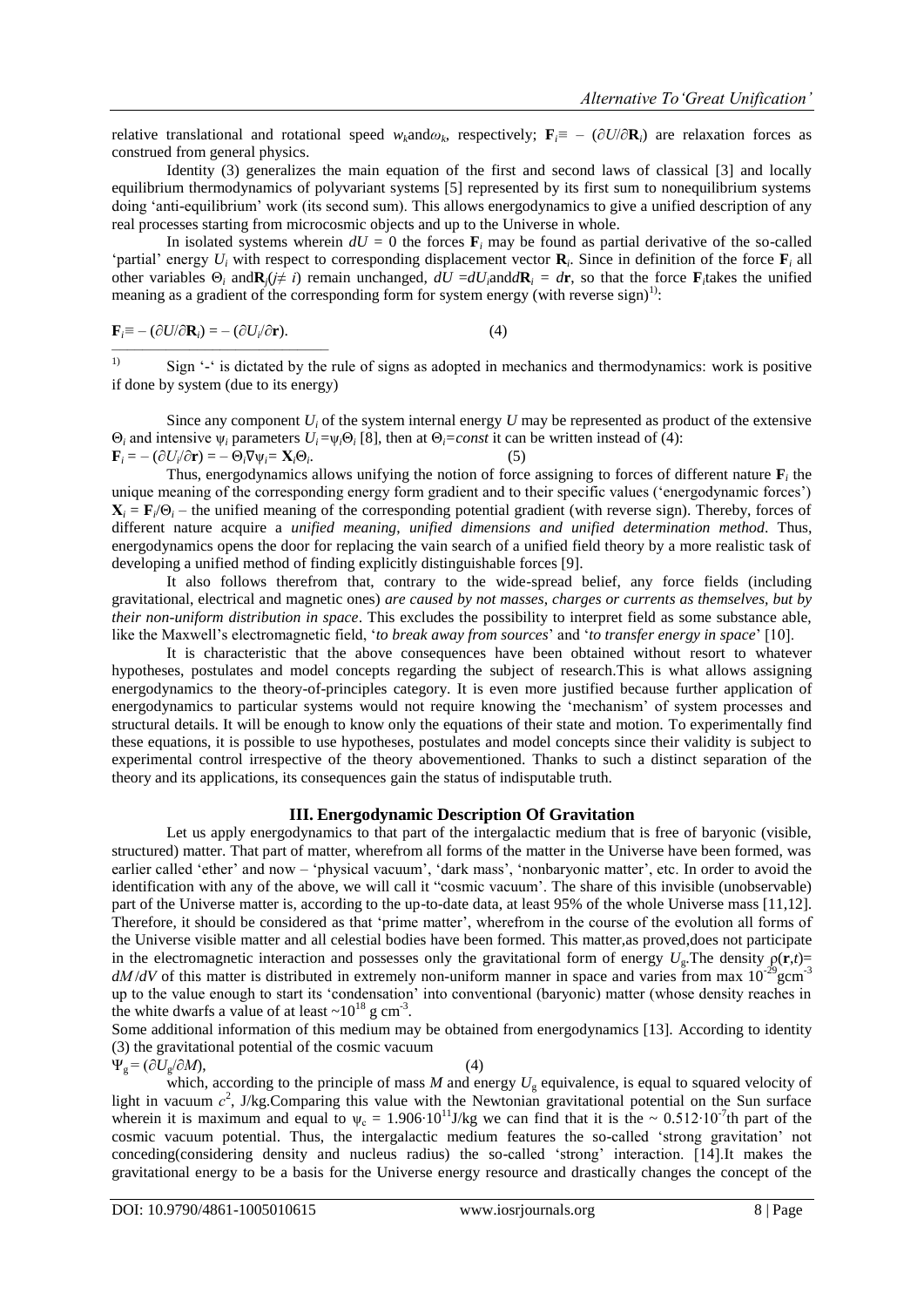gravitational interaction that has been considered to be most weak of the four its types known. It becomes clear that the unobservable accretion of the nonbaryonic matter accompanied by its condensation and releasing energy not comparable with the energy of the following thermonuclear synthesis is the actual 'star fuel'. Besides, this synthesis as itself (both 'cold' and 'hot') takes the character of a forced (stimulated) process caused by the work done on the densification of the system [15].

The fact there are no 'field forming' and 'trial' bodies in the cosmic vacuum as continuum necessitates finding for it a gravitational law equivalent to the Newton law for celestial bodies. With this purpose let us resort again to the principle of mass and energy equivalence, wherefrom it follows that the density of gravitational energy  $u_{g}$  is expressed as

 $u_{\rm g} = c^2 \rho$ , J/m<sup>3</sup> .  $(5)$ Applying the operator  $\nabla$  to both parts of this expression gives:

 $\nabla u_{\rm g}=c^2$  $\nabla \rho$ . (6)

Since  $\nabla u_g$  defines the density of the energodynamic gravitational force  $\rho X_g = -\nabla u_g$  as a value reverse to the gravitational acceleration  $\mathbf{g} = -\mathbf{X}_{g}$ , it directly follows from (6) the law of gravitation [15] as alternative to the Newton law:

 $\mathbf{X}_{g} = -\psi_{g} \nabla \rho / \rho.$  (7)

According to this expression the value of gravitational force is proportional to the relative gradient ∇ρ/ρ of density for the matter filling space. In this case the active gravitation**g** that causes the process of cosmic vacuum density redistribution is always directed along the matter density gradient ∇ρ and, therefore, may have in different domains of the Universe different value and sign depending on the value and sign of the above gradient. In other words, the gravitational forces being the forces of the same nature may be both attraction and repulsion depending on the character of mass distribution in space. This fact explains the observable local expansion of the visible part in the Universe due to the heterogeneous distribution of the celestial bodies therein without any resort to an exotic 'dark energy'.

The bipolar character of the gravitation by no means ensued from the Newton law based on existence of exclusively attraction forces. Nevertheless, as shown in [15], its modified form (7) does not conflict with the Newton law providing the potential  $\psi_{g}$  therein is also represented as a function of the local density pfor the medium in some 'trial' (unit) volume at its invariable radius *R*. Then it becomes clear that should the 'trial' volume be removing in space with different density, the potential on the surface of the trial volume will be also changing in complete accordance with the Newton law.

Another, not less important consequence from this law, is the forecast there exists a gravitational equilibrium meeting the condition

**ψ = 0. (8)** 

The fact the stable equilibrium in the gravitational field is possible is confirmed by the libration phenomenon due to which a celestial body may be at rest or oscillate being in between more massive bodies.The same is also validated after discovery of multiple spherical galaxies on the 3D chart of the Universe, which in their section look like concentric rings considerably distant from the central cluster [16]. Vast ‗empty' zones available in these structures may be explained by only the fact there are no conditions therein necessary to form celestial bodies.

### **IV. Energodynamic Description Of Structure Formation Processes**

The bipolar law of gravitation (7) explains many specific features in the formation of celestial bodies. As ensues from it, the density gradient having spontaneously appeared in whatever domain of the Universe causes gravitations therein and results in accretion of cosmic vacuum nonbaryonic matter into this domain. Due to isotropy of this medium a spherical zone with increased density appears, wherein a solitary 'elevation wave' occurs. An increase of density  $\rho$ 'in such a wave as compared with its average level  $\bar{\rho} = M/V$  is considerably above the decrease of the density level in the ambient space  $\bar{\rho}$  –  $\rho$ ". The condition of this wave formation can be easily found if proceeding from the Universe mass conservation law. Let us choose in some volume *V* subsystems with volumes *V'*  $uV''$  wherein the densities  $\rho'$  and  $\rho''$  are superior or inferior to the average value  $\bar{\rho}$ . Then, due to the obvious equality  $\int \rho dV = \int \overline{\rho} dV = M$ , we have:

$$
\int (\rho' - \overline{\rho}) dV' + \int (\rho'' - \overline{\rho}) dV'' = 0.9
$$

It follows therefrom that  $p'$ –  $\overline{p}$  are opposite in sign, but equal in value  $V' = V''$  when the wave is symmetrical (sinusoidal). However, at  $V'' \gg V'$ , when accretion occupies a part of space considerably prevailing over the densification zone, it is the ‗elevation wave' that appears. It is these waves that form the ‗nuclei' of baryonic (structured) matter at any hierarchical level – from atoms to clusters of galaxies. Such waves retain their form a rather durable time depending on the duration of the oscillation semi-period. The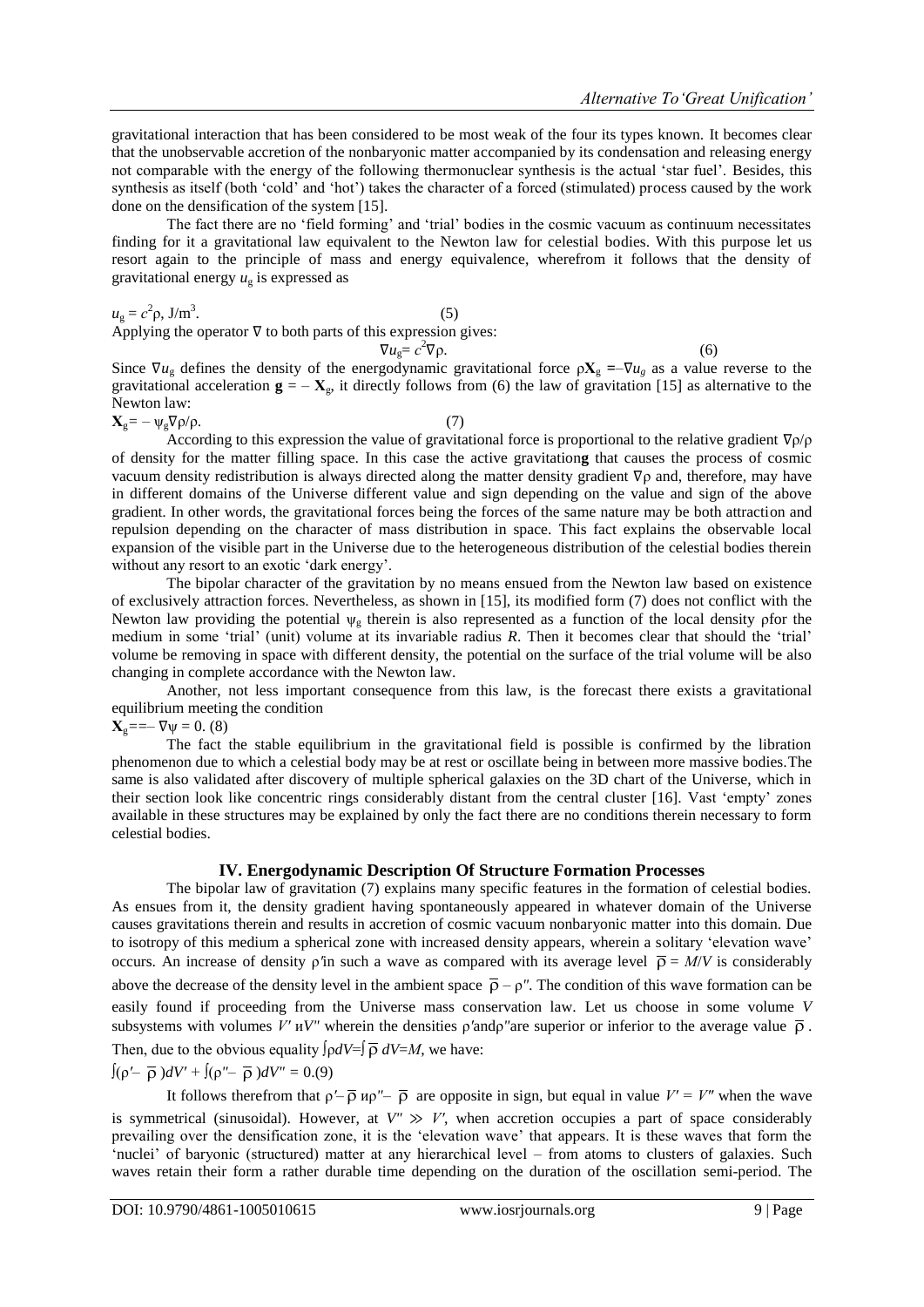duration of this semi-period may be evaluated by the proton lifetime, whose lower limit is now evaluated as  $10^{29}$  $-10^{33}$  years.

The density gradients at the 'slopes' of such waves are negative and cause, according to  $(5)$ , the gravitational forces  $\mathbf{F}_g$ . Thanks to these forces such waves become similar to electrically charged particles (i.e. ‗particle-like').These solitary, structurally stable and particle-like ‗elevation' waves are similar to the solitons in liquid. At the same time they differ from the Russell's solitons in that the wave running in liquid is stable in only nonlinear media with velocity dispersion and viscosity, when the increase in the wave edge 'steepness', due to the velocity dispersion, is compensated by wave 'flattening' due to the energy dissipation [15]. In the cosmic vacuum with no viscosity such waves may also be standing retaining its structural stability for a long time. Generally speaking, such are all celestial bodies starting from meta-galaxies and down to atoms. These are what should be assigned to solitons considering waves and liquids as their particular case and calling them ‗soliton-like' structures. However, respecting tradition, we will apply the term ‗waveton' to ‗standing' solitons otherwiseusing scare quotes around 'particle'.

The dimensions of such structural formations may vary a in wide range – from gigantic spherical clusters of galaxies with a diameter of 500 million light years [16] down to microscopic waves leaving pointlike trace on photo-film or in the Wilson chamber and, therefore, taken for particles. E. Schrödinger stuck to that view to the end of his life. He believed that the ‗matter that had earlier been considered as consisting of particles we should imagine as consisting of waves' [17].

It is quite natural that along with such stable structures there are conventional harmonic density waves of even higher frequencies also appearing in the cosmic vacuum [18]. According to (9) it occurs under the  $V' \approx$ *V"* conditions dominating throughout the space of the Universe. In the central gravitational fields of the nucleus such waves form spherical 'shells' around the nucleus. These shells are located at such a distance from the nucleuswhere the radial gravity forces **g** are compensated by resulting repulsion forces caused due to the difference between gradients of density and forces at the 'slopes' of such shells. Since the density in such shells is maximum in their crests, the latter are located at distances from the nucleus multiple of the wavelength of their oscillation. In this case the shell in whole appears to be within the zone of libration, wherein gravity forces are balanced by repulsion forces. This is what ensures the stability of such structures. The number of the shells, their ‗width', character of their oscillations, etc. may be different, which caused the variety of matters [19]. This is the way whereby the 'shell' structure of atom (see Fig.2) is formed. It consists of a central massive nucleus and a certain number of 'shells' which in quantum mechanics are called 'orbitals' and represented in the form of electron clouds.



Fig.2. Shell Model of Atom

The reality of such structures areto date confirmed by both astronomical observations [19] and recent experiments on electrons [20], which have revealed that the latter behave as if consisting of a number of elastic spherical shells. As indirectly support of the shell structure of atom may also serve the spherical character of the waves atom radiates, as well as the photos of atoms obtained with the tunnel scanning microscopes, which have nothing to dowith the planetarymodel of atom by Rutherford.

It is fundamentally important that the wave structure of atom described here does not demand a balance of whatever forces pertaining to different types of interaction. It provides an absolutely new explanation for the stability of structures (from atoms up to meta-galaxies) not demanding a subtle balance between different-type forces and existence of gluons with their mysterious ability to 'stick' particles together.

However, much more important is the fact that the wave concept of matter structure allows a validation of the Planck radiation law, the law of spectral series formation and the Schrödinger stationary equation with no resort to whatever considerations of quantum-mechanical character [21]. The gravitation theory set forth enables, as a consequence, a new explanation of the Universe evolution processes starting from the formation of atoms, molecules, gases, dust clouds and further to small and large celestial bodies, stars, galaxies and their clusters [22]. In the chain of events involving the accretion of nonbaryonic and baryonic matter to celestial bodies and their gradual heating there is also a place found for 'black holes' as 'seed' regions of increased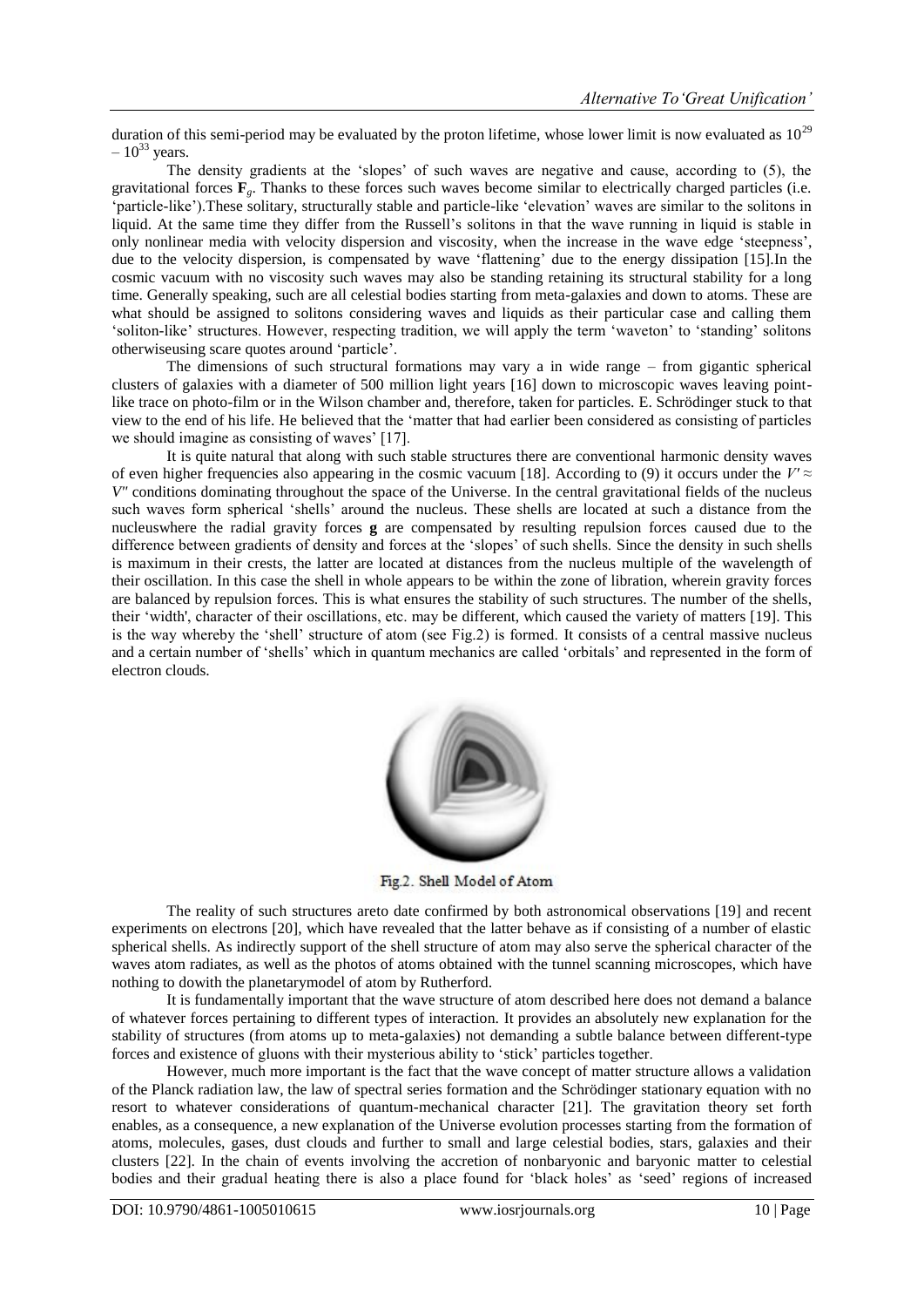matter density. They are where the process of cosmic vacuum condensation starts accompanied by matter structuring and acquiring new forms of energy. The difference in the optical characteristics of the structured matter results in appearing 'jets' – powerful flows of particles and radiation 'discarding' into the cosmic vacuum the surplus energy of its condensation. This process continues until the internal pressure in the forming celestial bodies exceeds the gravity forces of their compression. This is the moment when the period of the local involution of the Universe starts – from thesupernova outburst and to return of the Universe matter to the initial state. This process of changing evolution and involution of the Universe in its particular domains being incessant for the Universe as a whole allows both the formation of local 'singularities and such phenomena as ‗big bang' and ‗expansion' of the visible part of the Universe due to ‗recession' of galaxies therein [25].

#### **V. Energodynamic Description Of Electromagnetism**

Some bodies are known to either attract or repulse different materials when interacting with them. This property has resulted in the idea of electrical charges of opposite signs.These ideas strengthened after invention of electroscope as a device capable of revealing that property and studying the behavior of charges in various bodies. The notion of positive and negative charge first introduced B. Franklin (1749). According to him attraction and repulsion forces dependnot on the kind of some 'electrical liquid' that, as assumed at first, is contained in some bodies, but on its distribution between various bodies (according to the more–less principle). The idea of existing charges of two signs prevailed and strengthened especially after the Faraday's experiments with separation of electrolytes into electrons and ions [24]. Later (in 1933) free particles with charges of opposite signs (electrons and positrons) and in different amounts were discovered in cosmic rays [25]. At the same time the phenomenon of generation of electron-positron pairs [26] were also discovered, which provided evidence of a possible polarization of the same medium in physical vacuum.

To this idea favorably testifies the modified form of the Coulomb law found [27] in application to continuums (where it is impossible to identifypoint charges of different signs):

#### **Е**= –φо∇ρ*<sup>e</sup> /*ρ*e*

#### .  $(10)$

where **E** is electric field intensity,  $\rho_e$  is charge density,  $\varphi_o = \rho V_o/4\pi \epsilon_o R_o$  is 'trial' potential on the surface of sphere of unit volume  $V_0$  with radius  $R_0$  and dielectric constant  $\varepsilon_0$ .

This expression is absolutely similar to the modified Newton law and obtained from the Coulomb law under the same prerequisites. The main of them is the notion of 'trial volume' introduced, the potential on whose surface depends on only the local density of the energy carrier in the unit volume of question. In such a case the trial volume being removed to electrical field, its intensity will change depending on the density of the energy carrier ρ*<sup>e</sup>* , but not on the distance to the ‗field-forming' charge.

Expression (10) reveals the existence of attraction and repulsion forces for charges ρ*<sup>е</sup>* of the same sign thus confirming the Franklin's viewpoint. Hence, it's not a matter of a difference in type of charge, but the distribution of material carrier throughout the space as it was in the case of gravitation. However, unlike the gravitation, this kind of interaction involves not the whole mass of the body, but its certain part ρ*<sup>e</sup> /*ρ capable of this kind of interaction. This fact being comprehended, the necessity is excluded to consider the existing attraction and repulsion forces as two special kinds of interaction. In such a case it becomes actually to reveal the specific features of that part of the 'baryonic' matter structure that causes the ability of the body to participate in the 'electrical' interaction. Then it will become almost obvious that those structures are identified with those 'shells' which are formed around the nucleus. Whereas the atomic nuclei have the lifetime not exceeding the semi-period of their density oscillation, the shells oscillate at higher frequencies. Therefore, the ‗mechanism' of their interaction differs from the same for nuclei. On the other hand, the density of the baryonic matter reaches maximum in the crests of such waves, which causes the density gradients ∇ρ*<sup>e</sup>* and forces of opposite signs at their leading and trailing edges.The sum of these forces is what defines the value and direction of the electrical field **E** in some point of space. Such an ides is quite close to the quantum-mechanical atomic model wherein the said shells are represented as 'orbitals', i.e. electron clouds located at different distances from nucleus. Thus, the charge  $Q = \int \rho_e dV$  appears as the part of the body mass  $M = \int \rho dV$  involved in the oscillatory motion of the atomic electron shells. It ensues therefrom the constancy of the ρ<sub>e</sub>/ρ relation in the processes not involving the atomic restructuring.

Let us consider now the fundamental nature of magnetism and the specific features of magnetic field from the position of energodynamics. This field is also characterized by available forces of both attraction and repulsion. The magnetic material is known to retain this bipolarity at its splitting into any parts providing this splitting has been accomplished with no structural damage to atom. Hence, magnetic properties are inherent in also elementary volumes of a magnetic material, i.e. contingent on structures of atoms. The existing viewpoint on permanent magnetism associates it with the molecular current loops appearing at rotary motion of electrons in atoms when the sum of the angular momenta of their rotation takes the directional character. This idea is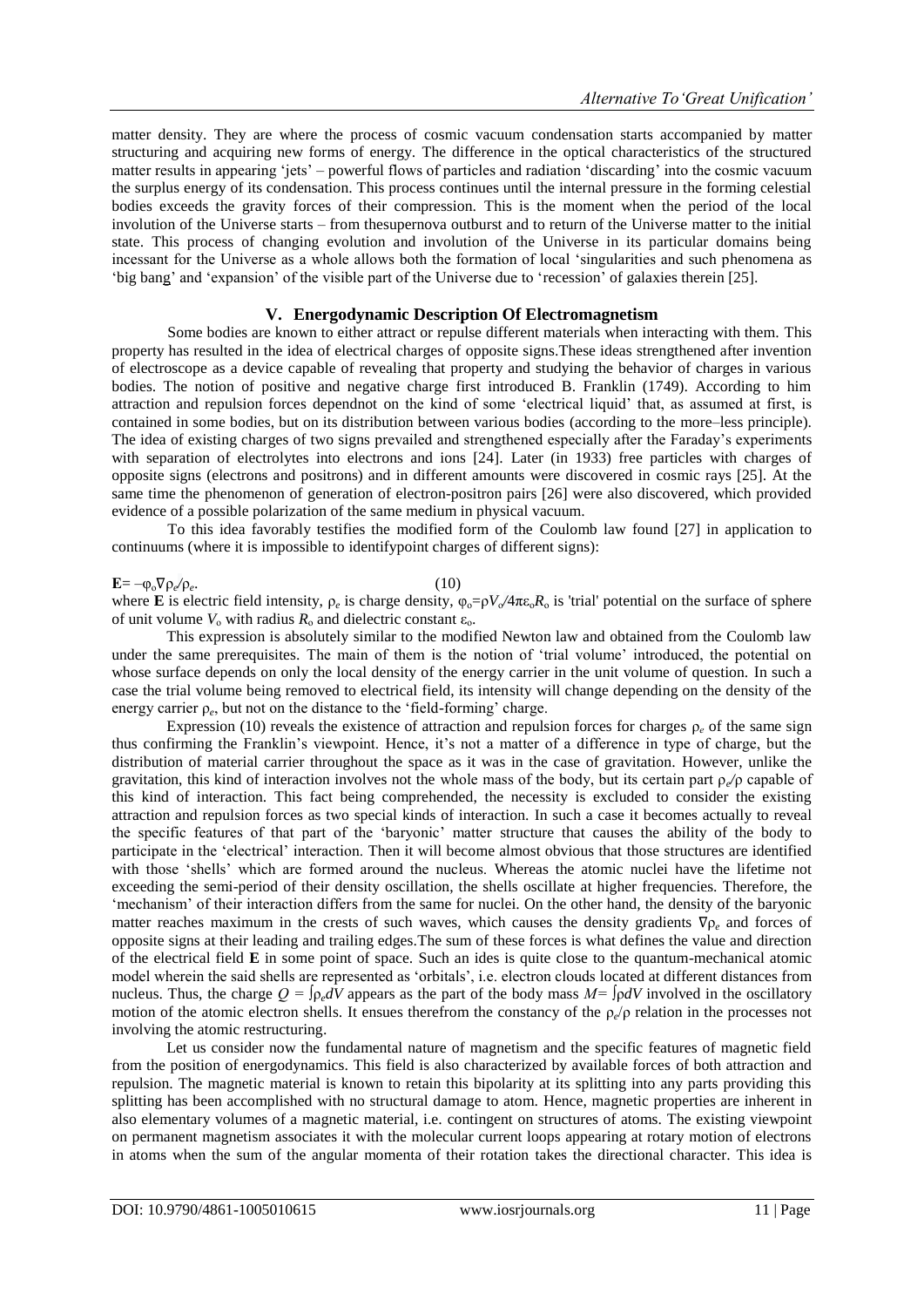extended to also electromagnetism caused by the macroscopic flow of charges along closed current-carrying loops.

The connection between magnetism and flow of charges directly ensues from energodynamics. According to identity (5) the charge displacement at the distance ∆**R***<sup>е</sup>* occurs with an average velocity of **υ***е*= *d***R***<sup>е</sup>* /*dt.*This velocity may be generally resolved into translational **w***<sup>е</sup>* and rotational **ω***<sup>е</sup>* components:  $\mathbf{v}_e = \mathbf{w}_e + \mathbf{\omega}_e \times \mathbf{R}_e$ .(11)

Correspondingly the momentum  $J_e = Qv_e$  of the system charge *Q*is resolved into the translational component **I**  $=Q$ **w**<sub>*e*</sub> with a density of  $\mathbf{j}_e = \rho_e \mathbf{w}_e$  named current and the rotational component  $\mathbf{L} = Y\mathbf{w}_e$  with the moment of inertia *Y*. This translational and rotational motion results in that the current-carrying system has now not one, as commonly cited, but two new degrees of freedom with the vector-nature potentials **w***<sup>е</sup>* and **ω***<sup>е</sup>* .The independent scalar components of these potentials are defined in the same manner as the potentials Ψ*<sup>i</sup>* .In this case it may be shown that magnetism is nothing else than the electrokinetic form of motion. Here the angular speed **ω***<sup>е</sup>* of the current-carrying system with the magnetic permeability  $\mu_0$  and the current density  $\mathbf{j}_e$  is the vector magnetic potential  $\mathbf{A} = (\mu_0/4\pi) [(\mathbf{j}_e/R_e)dV$  assigned to the above system charge Q [28]:  $\omega_e = A/Q.$  (12)

The magnetic eddy field intensity  $\mathbf{B} = \text{rot}\mathbf{A}$  will also be in this case a vector function of angular speed **B** = rot**ω**<sub>*e*</sub> with a somewhat revised dimension. Since the angular speed  $ω$ <sub>*e*</sub> does not depend on body sizes, the magnetic properties pertain to elementary magnets, too. Not less important is also the prediction there is the rotational interaction not only for charged, but also for electrically neutral bodies. It is caused by the fact that the angular speed of both coincides in solid de-energized bodies. Such interaction existing is experimentally validated [29].

At the same time energodynamics predicts also existing scalar (the so-called 'longitudinal') field  $H_0 =$ div**w***<sup>е</sup>* whose reality has also been confirmed experimentally [30]. Thus, with the energodynamic approach the magnetic potential acquires a sense unified with other potentials, a unified analytical expression and unified functionality.This reveals the physical meaning of this potential, which has remained obscure for a long time and caused variety of opinions regarding both the fact of its existence as itself and the practicability of its introduction in the toolkit of energodynamics.

As follows from energodynamics, each independent process requires a potential (scalar or vector) to be introduced. That is why the fact as itself of existing translational and rotational motion of charge requires two independent potentials to be introduced featuring the vector nature in this case.Based on this fact, energodynamics predicts the existence of a numerous interactions not reducible to the four kinds known. Such is, in particular, the interaction between rotating bodies electrically neutral (including the spin-spin interaction between elementary particles) [29].Some of these interactions feature short-range character inherent in the thermal, chemical, baric, etc. interaction. These interactions do not differ in principle from the so-called ‗strong' and 'weak' interactions assigned to the short-range nuclear forces. Therefore, their consideration is the same necessary asfor the nuclear forces. However, this even more complicates the problem of searching for the unified theory of field. In this context the energodynamic approach alternative to this theory becomes an actual one as a unified method of searching for explicitly distinguishable forces.

#### **VI. Energodynamic Description Of Radiation**

The abovementioned puts physics before the problem of searching for the radiation potential as a special radiant heat exchange not reducible to others. Following the H. Hertz's experiments (1887) discovered the transfer of electromagnetic oscillations in space [31] the concept has predominated of the electromagnetic nature of this process. Meanwhile, the Hertz's experiments by no means excluded the possibility the electrical oscillations in the Hertz radiator could convert into the oscillatory energy of luminiferous medium followed by the partial or total restoration of energy initial form in the receiver. Hertz, following Maxwell, considered that such a medium is the electromagnetic field (EMF)[10].That meant that the electromagnetic and whatever else oscillations in a matter are continuing in the ether as well which transfers the energy of the source in the same form.

Meanwhile in the next century the ether was expelled from physics, while experiments and analysis of the Maxwell's equations revealed their imperfection and some inadequacy to the root of the matter. First of all, it was unreasonable to assume that the electrical and magnetic components of the EMF would convert into each other<sup>1)</sup> once M. Faraday yet in 1831 discovered their phase coincidence [32]. It was a mistake to consider the EMF being 'out of touch' with their sources and, nevertheless, capable of energy transfer, since it violated the energy conservation law [32, 33].There were no grounds to claim the displacement currents closed the conduction current once they were opposing. It is same erroneous to consider the electromagnetic energy flow to be something uniform, since the electrical and magnetic components of the Poynting vector are directed counter each other [33, 34]. There are no grounds to take for electromagnetic the field wherein the magnetic component of the same power as the electrical one has not yet been discovered. It is unacceptable to assign to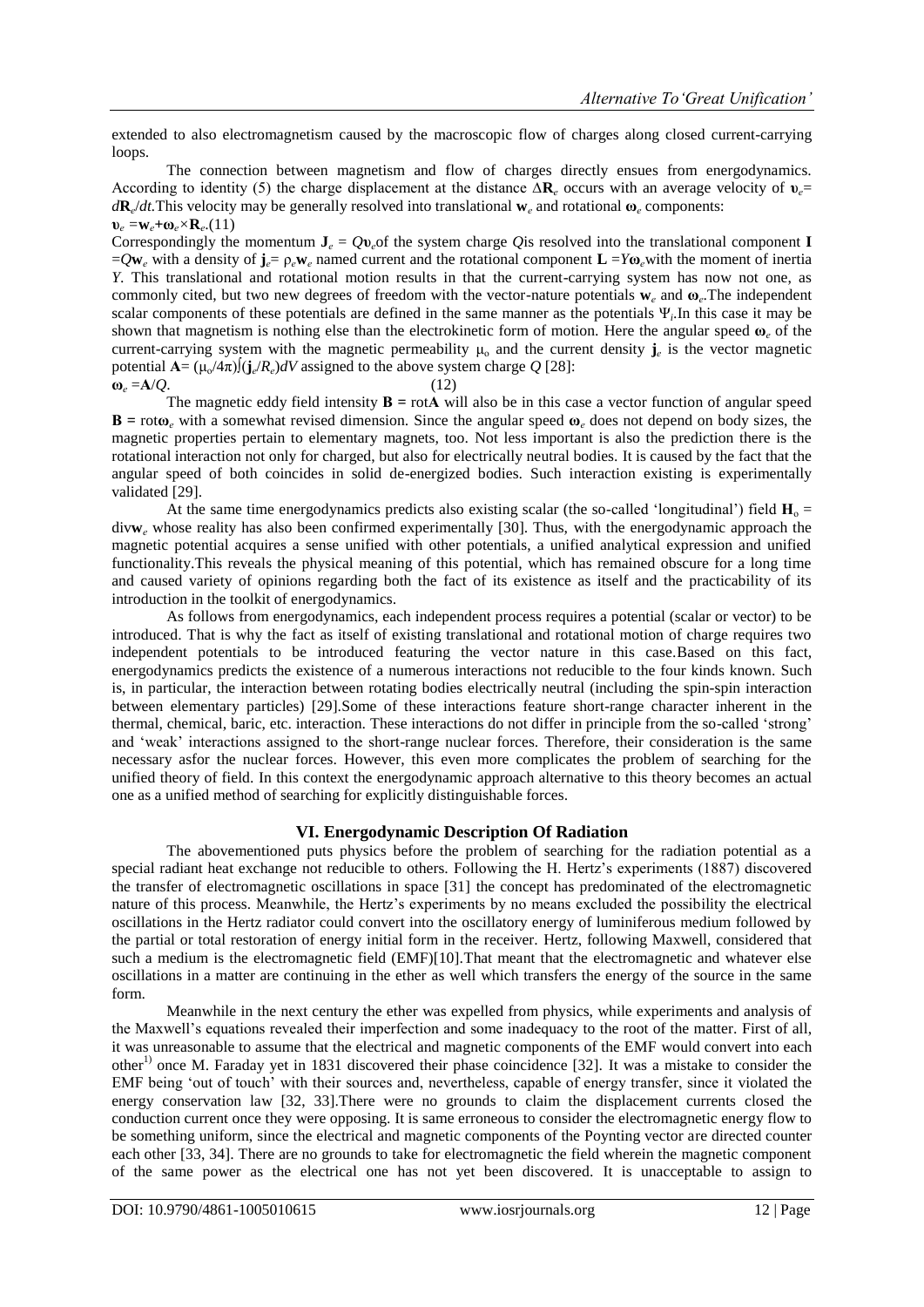electromagnetic radiation the numerous ones which easily penetrate through the EM screens, but are attenuated by polymeric film. It is also incorrectly to assign electromagnetic properties to light if its carrier possesses neither electrical, nor magnetic properties [34, 35].

Finally, there are absolutely no grounds to materialize the EMF or some other field if, in accordance with [12], there is no place for it remaining in the domains of the Universe free of the baryonic matter.

All the above has stimulated us to develop the non-electromagnetic theory of light based on the recent discoveries. The wave concept of baryonic and nonbaryonic matter structure is most compliable with the 'gravyacoustical<sup>'2)</sup> theory of light, according to which light means the running waves of density modulated in the cosmic vacuum by the atoms of baryonic matters at radial oscillations of the abovementioned atomic shells [35]. This concept directly ensues from the consideration of the wave-formation process in the cosmic vacuum, which also involves the displacement of each half-wave mass by a value of  $\mathbf{r}_{\text{B}} - \mathbf{r}_{\text{BO}}$ (Fig.4)at the deviation of density ρ from the average value  $\bar{\rho}$ . This displacement occurs for the period of oscillation reciprocal to its frequency v and, therefore, runs with the average velocity  $\mathbf{c}_B = v(\mathbf{r}_B - \mathbf{r}_{B0})$ . The kinetic energy of oscillations corresponding to this velocity has the density  $\rho_{\rm B} \equiv \rho c_{\rm B}^2/2$ .



Fig. 4. Mass Displacement at Wave-Formation

Taking the displacement modulus  $/\mathbf{r}_B - \mathbf{r}_{B0}$  for amplitude A of the longitudinal wave thus appearing we can drive at the expression known for the wave energy density [36]:  $(13)$ 

 $\rho_{\rm B} = \rho A^2 v^2 / 2$ ,  $(J/m^3)$ 

The total derivative of the wave energy  $\rho_B = \rho_B(\mathbf{r}, t)$  as a function of spatial coordinates **r** and time *t* is known to be expressed by the sum of its local ( $\partial \rho_{B}/\partial t$ ) and spatial ( $\mathbf{c}_{B} \cdot \nabla$ ) $\rho_{B}$  components. This derivative may be formed up as the wave equation in its so-called 'single-wave' approximation:  $(14)$ 

 $\partial \rho_{\rm B}/\partial t + c_{\rm B} \cdot (\partial \rho_{\rm B}/\partial r) = d\rho_{\rm B}$ Such an equation is sometimes called 'kinematic'. Unlike the so-called 'dynamic' second-order equation ensuing from the Maxwell equations this one describes the decaying unidirectional (from the source) wave of energy density. In this case the role of the term responsible for the wave decay plays the expression itself of time total derivative of wave density. Thus, equation (1) also contains the wave solution confirming thereby the inevitability of the running density waves appearing in the cosmic vacuum and its capability of the energy transfer.

This process of the radiant energy transfer obeys the same laws as the processes of transfer of other energy-carriers. In order to make sure of this, let us express the component  $(c_{\rm B} \cdot \nabla) \rho_{\rm B}$  in the form of the product between the radiant flux density  $\mathbf{j}_\mathbf{a}$  and its motive ('thermodynamic') force  $\mathbf{X}_\mathbf{a}$  as adopted in thermodynamics of irreversible processes [6]. Based on the expression of wave energy density (10) we can get:

$$
(\mathbf{c}_{\scriptscriptstyle{\mathsf{B}}}\cdot\nabla)\rho_{\scriptscriptstyle{\mathsf{B}}} = \rho A_{\scriptscriptstyle{\mathsf{B}}}\nu\mathbf{c}_{\scriptscriptstyle{\mathsf{B}}}\nabla(A_{\scriptscriptstyle{\mathsf{B}}}\nu) = -\mathbf{j}_{\scriptscriptstyle{\mathsf{B}}}\cdot\mathbf{X}_{\scriptscriptstyle{\mathsf{B}}}\left(W/m^3\right),\tag{15}
$$

<sup>1)</sup> What is usually illustrated by the 'Brag chain'  $\sum_{n=1}^{\infty}$ 

where  $\mathbf{j}_B = \rho A_B v \mathbf{c}_\beta$  is a value known as the spectral density of radiation  $(J/m^3)$ ;  $\mathbf{X}_B = -\nabla (A_B v)$  is the motive force of the radiant energy transfer process expressed by the negative gradient of wave potential  $\psi_B = A_B v$  (m/s) and named by us as the amplitude-frequency potential [37].

––––––––––––––––––––––––––

<sup>2)</sup> The name ‗gravy-acoustical' is caused by the fact that the density oscillationsofa medium, in its nature, relate to acoustics, whereas the waves as themselves in the medium featuring only the gravitational form of energy are gravitational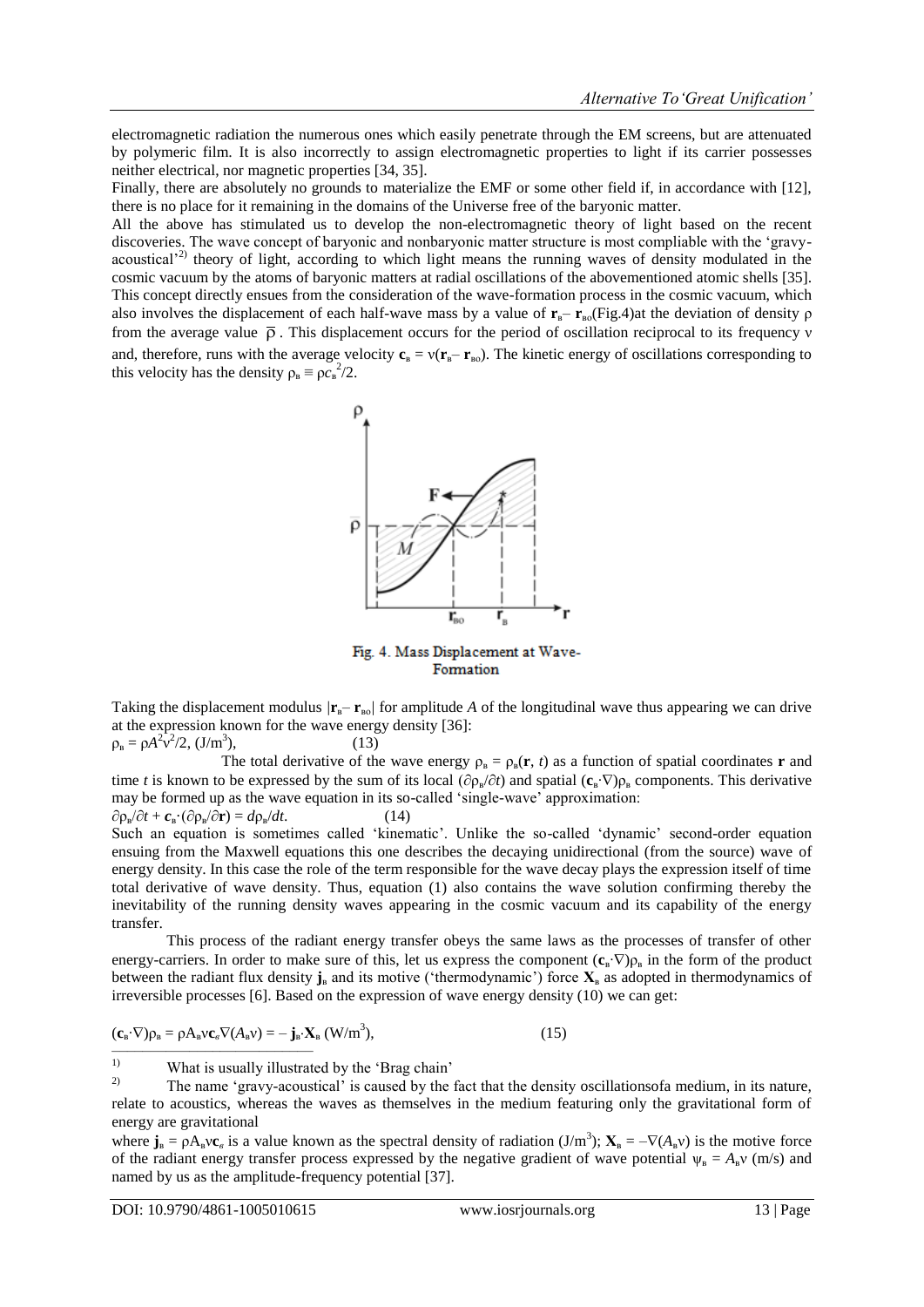There is the same relation between the radiant flux  $j_B$  and its motive force  $X_B$  as in the equations of thermal conductivity, electrical conductivity, diffusion, etc.

The radiant energy transfer is also connected with the energy dissipation and, therefore, requires some force to be applied. In this case this force  $X_B$  is connected with the radiant energy dissipation due to its absorption by the baryonic part of the intergalactic medium. As a result of the absorption the wave potential  $\psi_B$ (its amplitude*A*вand frequencyν) decreases, which results in the reduction of light intensity and the 'red shift'. At the same time it is this transfer that makes the baryonic matter 'visible'.

Thus, the cosmic vacuum as a medium with density other than zero is quite capable of fulfilling all functions of ether not possessing at the same time, like the ether, electrical and magnetic properties. This makes the electromagnetic field as a luminiferous medium replacing the ether a superfluous entity. The only gravitational field remains responsible for all kinds of interaction and caused by non-uniform distribution of matter in space [38]. This is what serves an alternative to the fruitless attempts to compare incompatible.

#### **VII. Conclusion**

- 1. The vain attempts to unite gravitation with electromagnetism based on the relativity theory and quantum mechanics forces searching for alternative ways of their synthesis. Such an alternative may be realized if we give up searching for the theory of unified field and change over to energodynamics as a unified method to find the explicitly distinguishable forces.
- 2. The offered energodynamic approach to the synthesis of interactions is based on the unity of forces as vector functions of scalar fields and on their mutual nature ensuing from the non-uniform distribution of matter in the cosmic vacuum space. This approach allows revealing the specific character of the gravitational, electrical and magnetic interaction and predicting the existence of a whole number of its newtypes.
- 3. The comprehension of the interaction processes between baryonic and nonbaryonic matter is substantially facilitated from the position of the wave concept of matter structure. The dipole character of the wave structures imparts the particle-like properties to them, while the difference in their wave characteristics explains the multiplicity of matters. Due to this fact the wave concept of the matter nature is preferable as compared with the corpuscular one that admits existence of a plurality of 'virtual' particles.
- 4. The forces of gravitational interaction are caused by non-uniform distribution of matter in space and are defined by the value and direction of the relative gradient of its density. They are inherent in all forms of matter and are the only reason of the tension in the cosmic vacuum as the non-structured part of the matter in the Universe.
- 5. The electrostatic and electrodynamic (magnetic) forces are caused by the non-uniform distribution of the density and pulse of charges as a part of the baryonic matter mass participating in the oscillatory motion. In this case the sign and value of the electrical forces are defined by the gradients of the charge density, while the magnetic forces – by the gradient of the charge pulse (current).
- 6. Despite the diversity of the interaction forces between different structural elements of the baryonic matter all of them have a unified gravitational nature and differ only formally (conventionally) in the type of their material carrier. The physical ground for this difference involves the specific structural features of the energy carrier and the character of its oscillatory motion predetermining the properties of the waves it radiates.
- 7. The transfer of energy in space between bodies or 'particles' of the bodies is conducted by generation of oscillations in the cosmic vacuum, which are transferred by the waves running therein. This process named as radiation does not have any other material basis than the cosmic vacuum as a luminiferous medium. Therefore, there is absolutely no necessity to 'unify' gravitation as the only form of interaction in this medium with something else.

#### **References**

- [1]. *Whittaker E. A*. History of the Theories of Aether and Electricity. The Modern Theories 1900-1926. // London: Thomos Nelson, 1953
- [2]. *Heisenberg W.* La theorie du champ unitaire. //Science et synthese, 1967, 38—47. (ImprimerieBussiere, Sanit-Amand (Cher) France. UNESCO).
- [3]. *.BazarovI.P*. Thermodynamics. Ed. 4. Moscow: High School, 1991 (in Russian). [4]. *De GrootS.R., MazurP.* Non-equilibriu Thermodynamics. Amsterdam, 1962.
- [5]. *Gyarmati I*. Non-equilibrium Thermodynamics. Field Theory and Variational Principles. Berlin Heldelberg New York, 1970. 304 p.
- [6]. *Etkin V.* Energodynamics (Thermodynamic Fundamentals of Synergetics).-New York, 2011. 480 p.
- [7]. *EtkinV.A.* SynthesisofFundamentals for Engineering Disciplines (Energodynamic Approach to Knowledge Integration). Lambert Academic Publishing, 2011.-290 p.
- [8]. *Etkin VA*. Parameters of spatial heterogeneity of non-equilibrium systems //Journal "Scientific Israel- Technological Advantages",2017,19(1),107 -112.
- [9]. *EtkinV.A.* ToUnifiedTheory of Field. //Bulletin of Haifa Scientist Club, 2008. –vol.19. vol.19. pp.17-23.